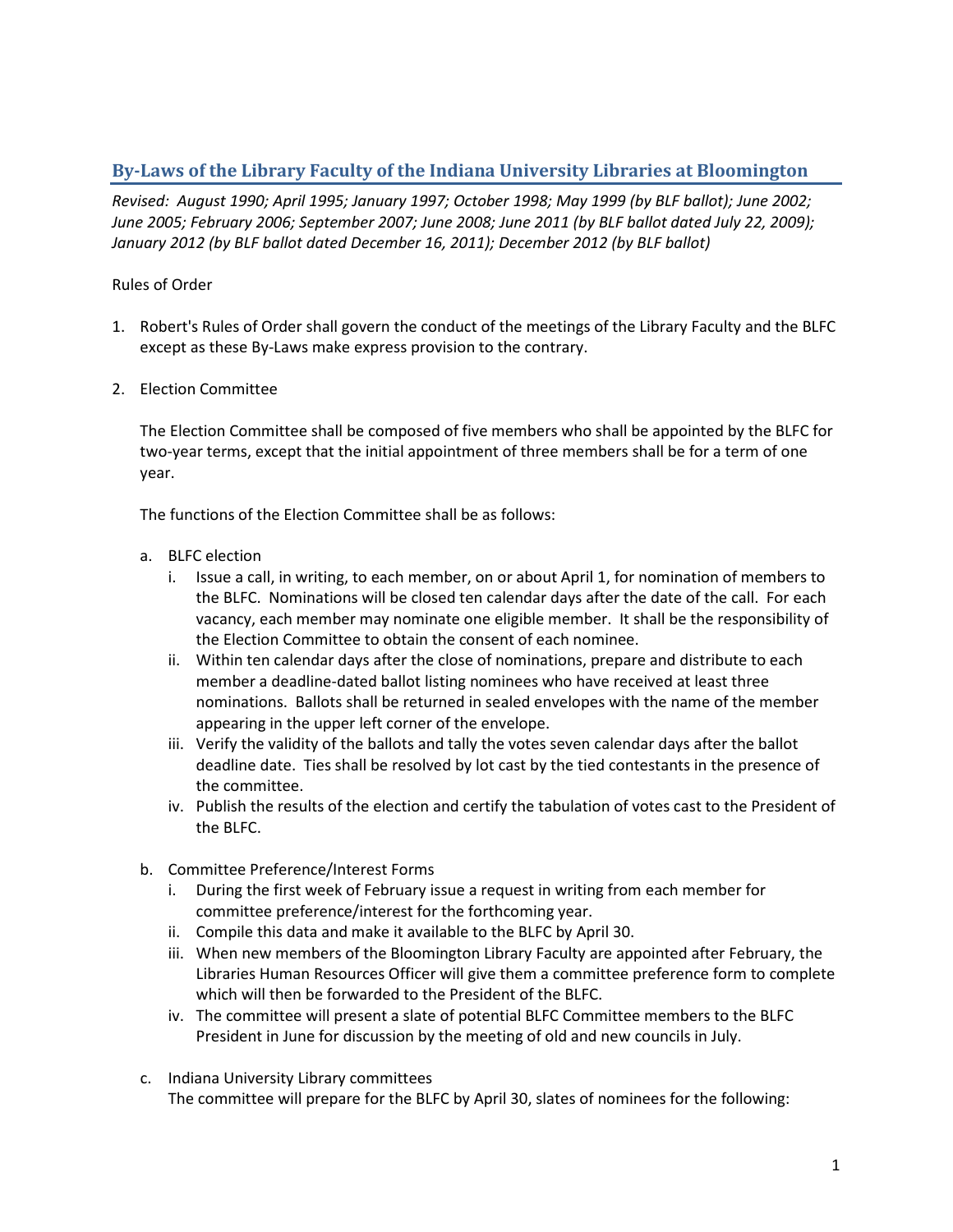- i. IUL Sabbatical Leave Committee
- ii. IUL Promotion and Tenure Committee
- iii. IUL Faculty Standards Committee
- d. Conduct an election of IUB representatives to the IUL Faculty Review Board by April 30.
- e. Conduct all other elections as required by the BLFC or the Bloomington Library Faculty.
- 3. President of the BLFC

The duties of the President of the BLFC shall be as follows:

- a. Serve as Chairperson of the Agenda Committee.
- b. Coordinate the preparation and distribution of comprehensive minutes of all BLFC meetings.
- c. Call a special meeting of the council upon receipt of a valid petition.
- d. Retain the certified tabulation of the election results and designate replacements for council members unable to complete their elected term.
- e. Prepare and distribute to each Bloomington Library Faculty member, prior to September 1, a summary of the actions taken during the preceding academic year by the Bloomington Library Faculty and the council and the current status of all uncompleted actions.
- 4. President of the Bloomington Library Faculty

The duties of the President of the Bloomington Library Faculty are to:

- a. Calls all regular and special meetings of the Bloomington Library Faculty.
- b. Calls a special meeting of the Bloomington Library Faculty upon receipt of a valid petition, or upon request of the Dean.
- c. Chairs all Bloomington Library Faculty meetings.
- d. Is a Member of the Agenda Committee.
- e. Chairs the Communications and Topics Committee.
- 5. Incoming President of the Bloomington Library Faculty

The duties of the incoming President of the Bloomington Library Faculty are as follows:

- a. Verify and record in the minutes the presence of a quorum at each regular and special meeting of the Bloomington Library Faculty.
- b. Coordinate the preparation and distribution of minutes of all Bloomington Library Faculty meetings, retain an official copy of them, in print and on the BLFC web site, and ensure their distribution to the Bloomington Library Faculty by some appropriate means.
- 6. Agenda Committee

The Agenda Committee shall be composed of the President of the BLFC, the President of the Bloomington Library Faculty, the BLFC/BFC liaison, and the Dean, or his/her designee. A CWA representative and a PA Council representative also participate in this meeting. The Agenda Committee generally meets one week in advance of the BLFC meeting. The functions of the Agenda Committee shall be as follows:

a. Place all communications requesting Bloomington Library Faculty action on the appropriate agenda.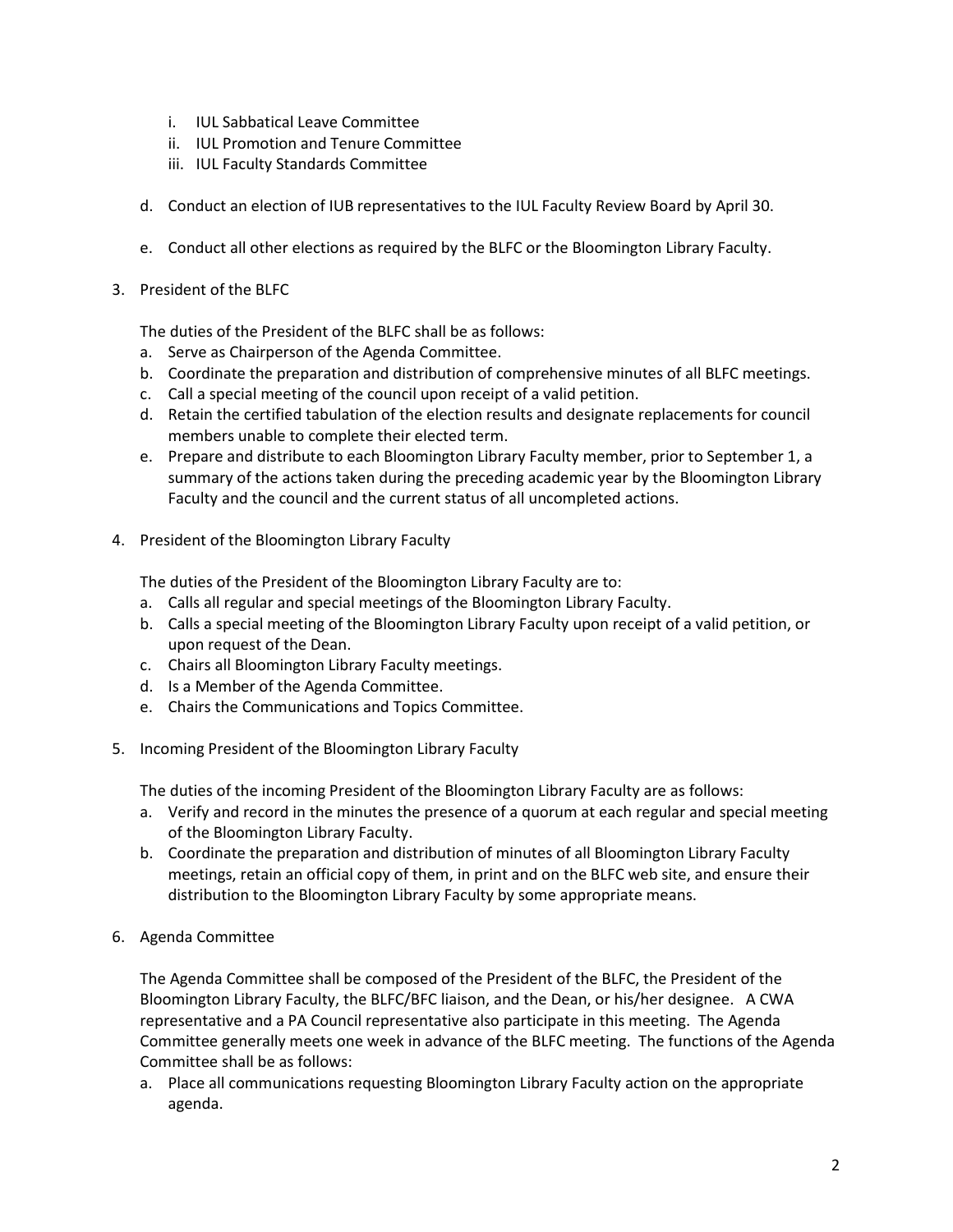- b. Determine and prepare the agenda for all meetings of the Bloomington Library Faculty and the BLFC.
- c. Distribute the agenda and all documents to be considered to each member of the appropriate body.
- 7. Standing Committees

The standing committees of the Bloomington Library Faculty shall be established for an indefinite period with overlapping two year membership terms beginning on September 1. Standing committees shall have the right to establish ad hoc subcommittees from within and without their membership.

Each standing committee shall be required to submit a written annual report to the Bloomington Library Faculty at a time to be specified by the BLFC. All Bloomington Library Faculty members are eligible for appointment to any of the standing committees.

8. Budgetary Advisory Committee

The Budgetary Advisory Committee shall be a standing committee composed of six members who shall be appointed by the BLFC for a term of two years. The Libraries Fiscal Officer shall be an ex officio, non-voting member of the committee.

The functions of the Budgetary Advisory Committee shall be as follows:

- a. Serve as an advisory body to the Dean on budgetary matters.
- b. Administer the Bloomington Libraries Salary Policy for Library Faculty by advising the Dean on faculty salary matters. Recommend changes in the policy as needed to the Faculty Standards Committee.
- c. Review the annual budget for the IUB Libraries.
- d. Analyze cost factors related to areas of IUB Libraries activities.
- e. Recommend priorities of action in the event of mandated budget reversions or reductions, or significant increases of budget allocation.
- f. Serve as the consultative committee to the Dean for annual library faculty salary budget allocation.
- 9. Collection Development Committee

The Collection Development Committee shall be a standing committee composed of six members who shall be appointed by the BLFC for a term of two years. The administrator responsible for collection development shall be an ex officio, non-voting member of the committee. The following guidelines will be used by the BLFC in determining the membership of the committee:

- a. At least three members of the committee should be fund managers each with at least two years collection development experience in an academic library (in or outside IUB).
- b. The non-fund managers on the committee should include both public services and technical services librarians.
- c. Members of the committee should be from both the Wells Library and the campus libraries.
- d. Librarians from the extra-system libraries should be appointed only after the above requirements have been met.
- e. No appointed member of the committee should be from the library administration.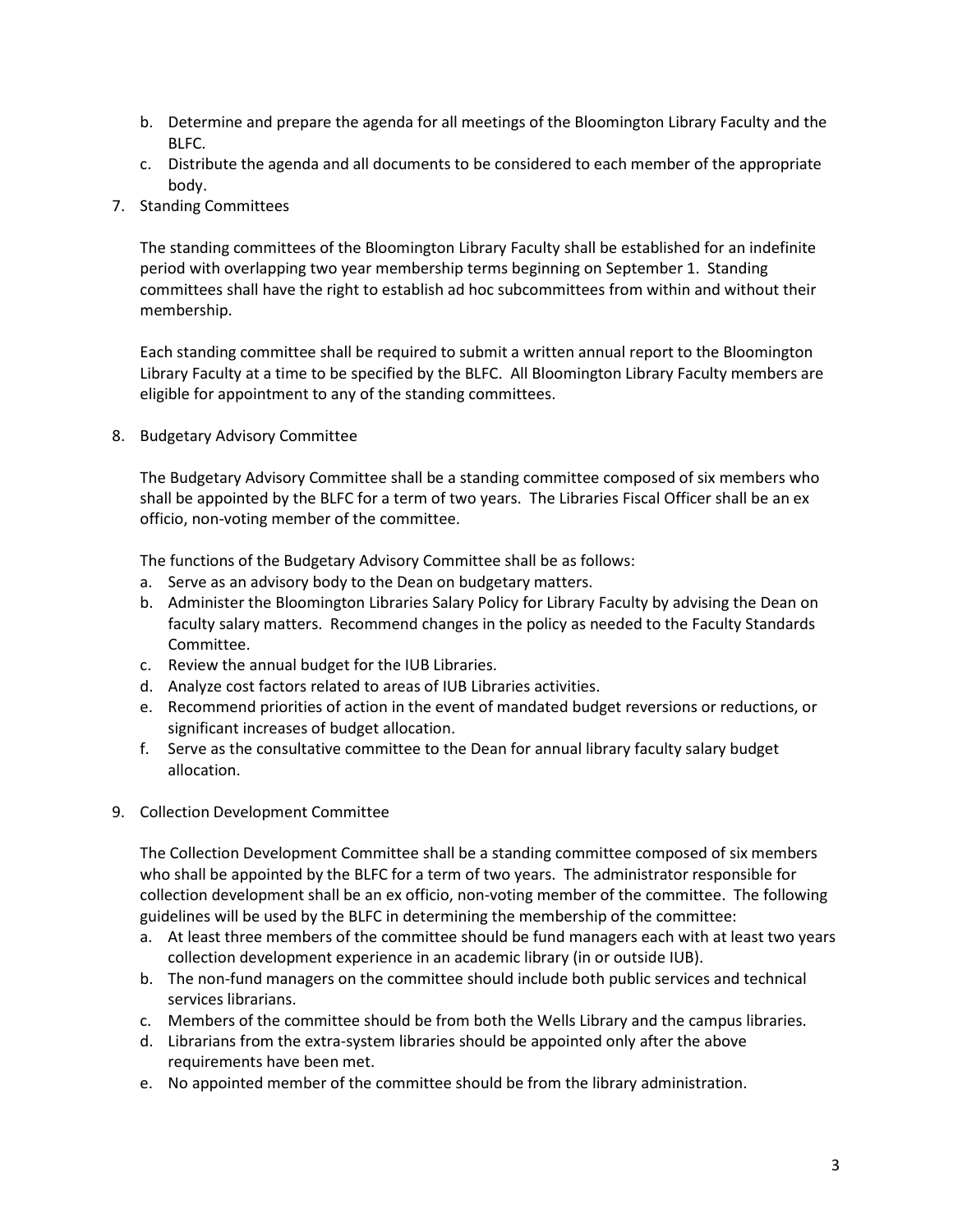The functions of the Collection Development Committee shall be as follows:

- a. Serve as an advisory body to the administrator responsible for collection development in reviewing the libraries' collections.
- b. Review and recommend to the Dean and the Administrator responsible for Collection Development the allocation of the library materials budget according to the research, instructional, and service needs of the university.
- c. Manage the general fund.
- d. Appoint liaisons to:
	- i. Any endowment fund committee(s)
	- ii. Any other committee formed for the purpose of dispersing special funds to the Libraries' collections (the necessity for such a liaison being determined in each case by BLFC or the Committee itself)
- e. Review policies and procedures in the collection development process.
- 10. Constitution and By-Laws Committee

The Constitution and By-Laws Committee shall be a standing committee composed of six members who shall be appointed by the BLFC for a term of two years.

The functions of the Constitution and By-Laws Committee shall be as follows:

- a. Regularly review the Constitution and By-Laws of the library faculty.
- b. Prepare drafts for the BLFC of amendments to the Constitution and By-Laws.
- 11. Continuing Education Committee

The Continuing Education Committee shall be a standing committee composed of six members who shall be appointed by the BLFC for a term of two years. The Libraries Human Resources Officer shall be an ex officio, non-voting member of the committee.

The function of the Continuing Education Committee shall be as follows:

- a. Plan continuing education programs.
- 12. Faculty Standards Committee

The Faculty Standards Committee shall be a standing committee composed of six members who shall be appointed by the BLFC for a term of two years. The Libraries Human Resources Officer shall be an ex officio, non-voting member of the committee.

The functions of the Faculty Standards Committee shall be as follows:

- a. Review existing guidelines for work responsibilities, privileges and salaries and make recommendations where appropriate. Maintain the Bloomington Libraries Salary Policy for Library Faculty.
- b. Review existing appointment and promotion and tenure criteria and make recommendations where appropriate.
- c. Review existing methods for evaluating performance and make recommendations where appropriate.
- d. Serve as an advisory committee for the administrator responsible for Libraries Human Resources.